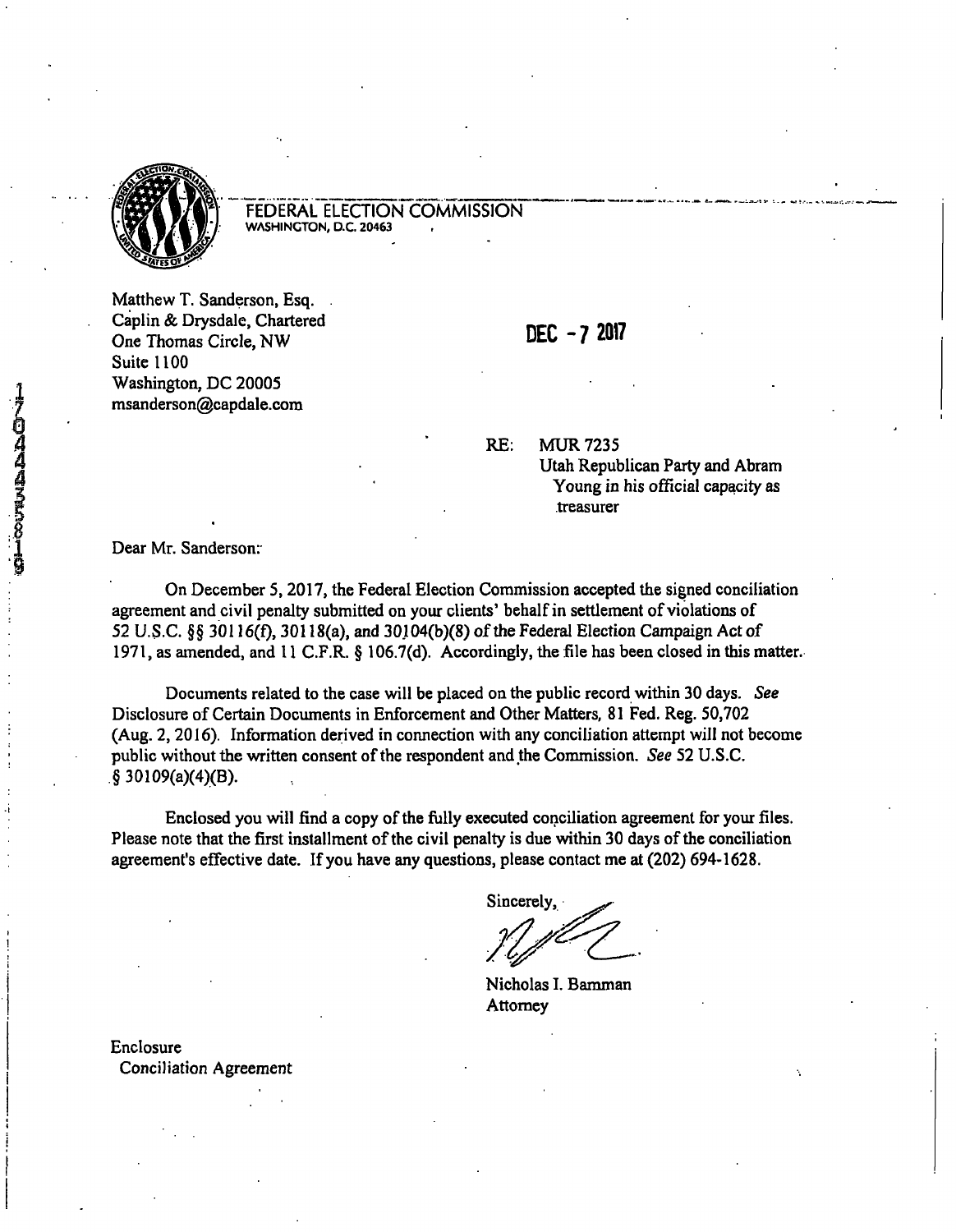## **BEFORE THE FEDERAL ELECTION COMMISSION**

In the Matter of

けんねん はちゅうゆ

Utah Republican Party and Abram Young in his official capacity as treasurer

**MUR7235** 

## **CONCILIATION AGREEMENT**

This Matter was initiated by the Federal Election Commission ("Commission"), pursuant to information ascertained in the normal course of carrying out its supervisory responsibilities. Based on a Commission audit of the Utah Republican Party for the time period of 2011-12 and other information obtained by the Commission of the Committee's activity during 2013-14, the Commission found reason to believe that the Utah Republican Party and Abram Young in his official capacity as treasurer ("Respondents" or "Committee") violated 52 U.S.C. §§ 30116(f), 30118(a), and 30104(b)(8) and 11 C.F.R. § 106.7(d)(1).

NOW, THEREFORE, the Commission and the Respondents, having participated in informal methods of conciliation, prior to a finding of probable cause to believe, do hereby agree as follows;

I. The Commission hasjurisdiction over the Respondents and the subject matter of this proceeding, and this agreement has the effect of an agreement entered pursuant to 52 U.S.C. § 30109(a)(4)(A)(i).

II. Respondents have had a reasonable opportunity to demonstrate that no action should be taken in this matter.

111. Respondents enter voluntarily into this agreement with the Commission.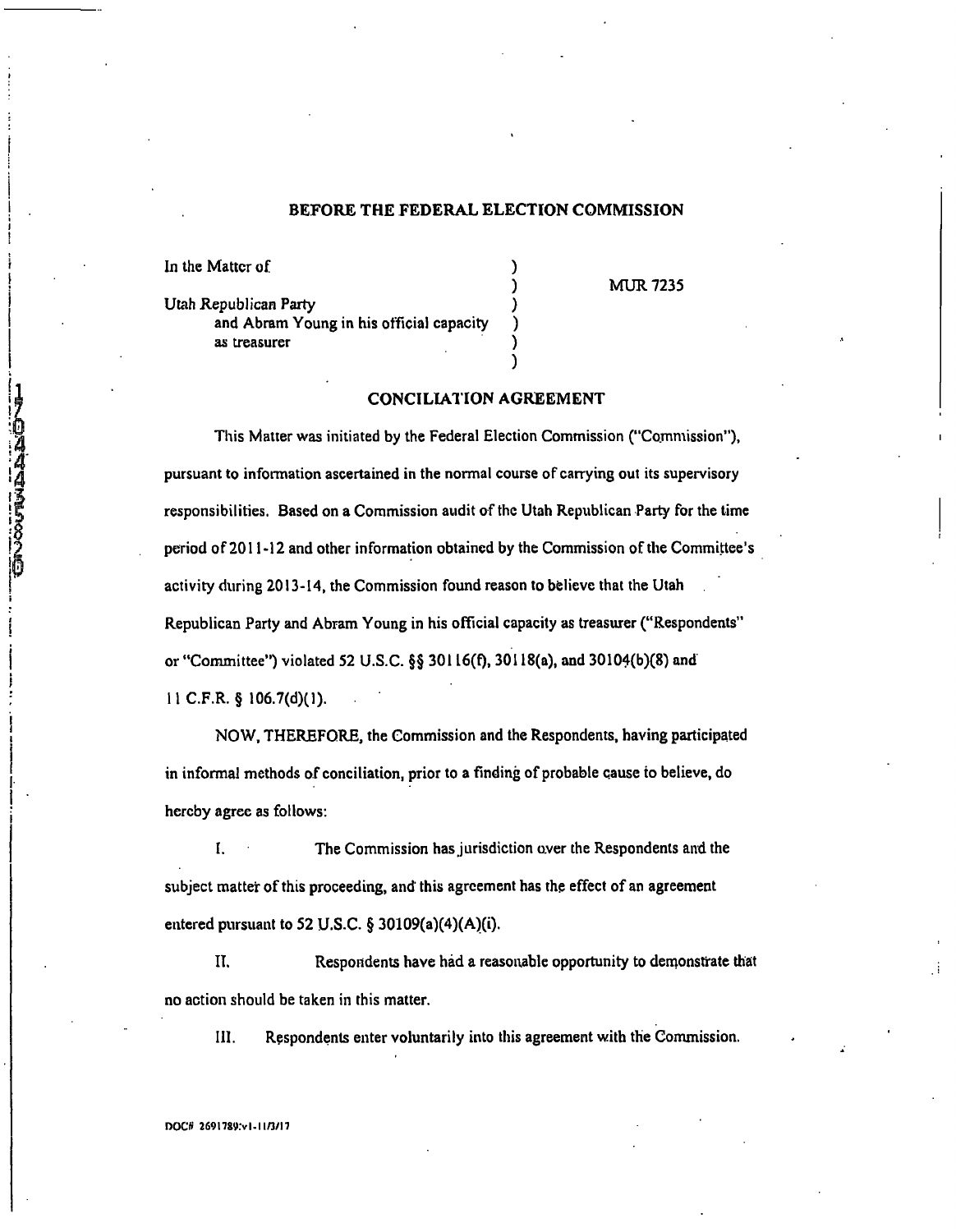MUR 723S (Utah Republican Parly) Conciliation Agreement Page 2 of 6.

IV. The pertinent facts in this matter are as follows:

1. The Committee is a State party committee of the Republican Party.

2. Abram Young is the Treasurer of the Committee.

3. Corporations are prohibited from contributing to federal political committees (other than independent-expenditure-only committees and hybrid committees), and political committees may not knowingly accept prohibited corporate contributions. 52 U.S.C. § 30118(a).

4. The contribution limit to State party committees is SI 0,000 per year. 52 U.S.C. § 30116(a)(1)(D); 11 C.F.R. § 110.1(c)(5).

5. No committee may knowingly accept more than the contribution limit. 52 U.S.C. § 30116(f); 11 C.F.R. § II0.9.

6. Commission regulations provide that State, district, and local party cormnittees must maintain monthly employee payroll logs. Salarjes, wages, and fringe benefits "[paid] to State, district, or local party committee employees who spend 25 percent or less of their compensated time in a given month on Federal election activity or on activity in connection with a Federal election" may be allocated as administrative costs; i.e., may be paid with a combination of flinds from the committee's federal and non-federal accounts. 11 C.F.R. §§ 106.7(c)(1), (d)(1)(i), (d)(2). Commission regulations also provide that when allocating salary, wage, and fringe benefit payments, political party committees are required to "keep a monthly log of the percentage of time each employee spends in connection with a Federal election." 11 C.F.R. § 106.7(d)(1).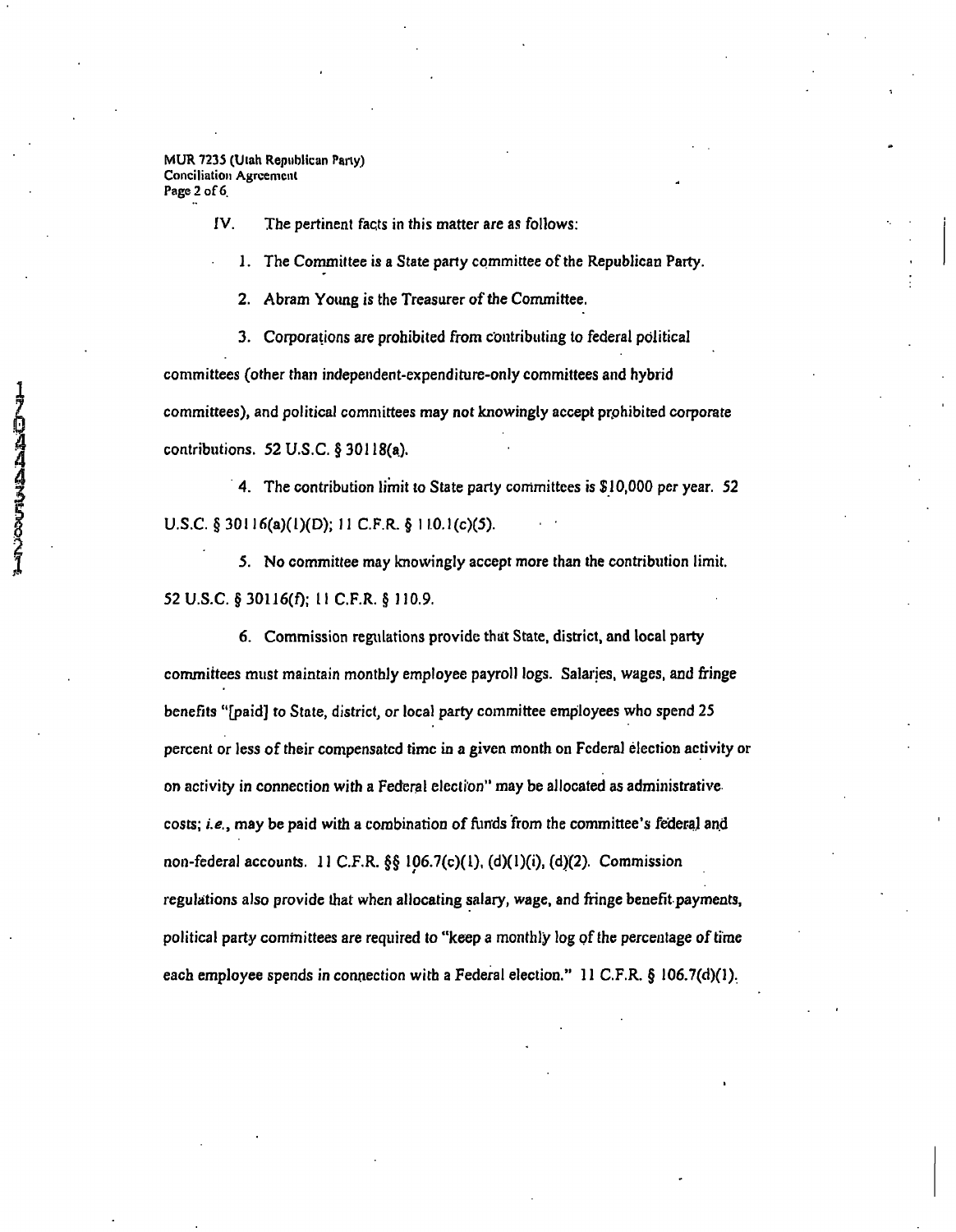**MUR 7235 (Ulah Republican Party) Conciliation Agreement Page 3 of 6** 

7. Political committees must disclose the amount and nature of outstanding debts and obligations until those debts are extinguished. 52 U.S.C. § 30104(b)(8); 11 C.F.R.§§ 104.3(d). 104.11(a).

8. Debts of SSOO or less must be reported no later than 60 days after the obligation is incurred, while debts of more than \$500 must be reported as of the date the obligation is incurred. 1.1 C.F.R.  $\S$  104.11(b).

9. As set forth in the Final Audit Report, the Commission found that during the 2011 -12 election cycle, the Committee knowingly accepted prohibited corporate contributions in the amount of \$23,600, knowingly accepted excessive contributions in , the amount of \$42,925, failed to maintain monthly payroll logs totaling \$270,738, and failed to disclose debts and obligations to five vendors and one staff member totaling \$205,323.

10. The Committee knowingly accepted \$6,000 in prohibited corporate contributions and \$10,000 in excessive contributions during the 2013-2014 election cycle.

V. 1. The Committee knowingly accepted corporate contributions in violation of 52 U.S.C. § 30118(a).

2. The Committee knowingly accepted excessive contributions in violation of 52 U.S.C. § 30116(f).

3. The Committee failed to maintain monthly employee payroll logs in violation of 11 C.F.R. § 106.7(d)(1).

4. The Committee failed to report debts and obligations in violation of 52 U.S.C. § 30104(b)(8).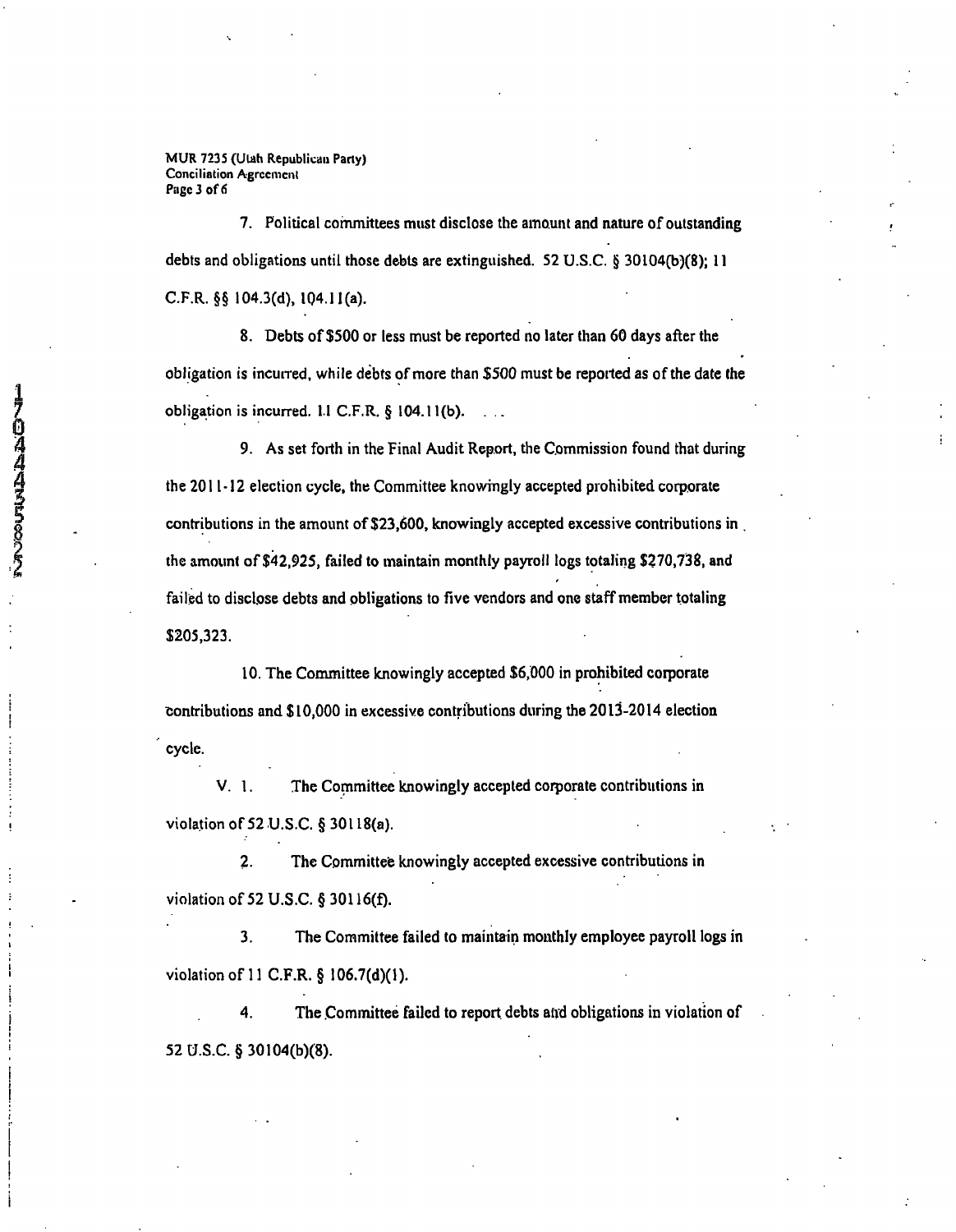MUR 7235 (Uiuh Republican Party) Conciliation Agreement Page 4 of 6

VI. In full settlement of this Matter, the Committee will take the following

actions:

1. The Committee will pay a civil penalty to the Federal Election Commission in the amount of Seventeen Thousand Five Hundred Dollars (517,500) pursuant to 52 U.S.C. § 30109(a)(5)(A). The civil penalty will be paid as follows:

- a. A payment of Ten Thousand Dollars (510,000) is due no more than thirty (30) days from the date this Agreement becomes effective;
- b. A payment of Four Thousand Five Hundred Dollars (\$4,500) is due no more than sixty (60) days from the date this Agreement becomes effective;
- c. A payment of Three Thousand Dollars (\$3,000) is due no more than ninety (90) days from the date this Agreement becomes effective;
- d. In the event that any payment is not received by the Commission by the fifth day after which it becomes due, the Commission may, at its discretion, accelerate the remaining payments and cause the entire amount to become due upon ten days written notice to the Resporidents. Failure by the Commission to accelerate the payments with regard to any overdue payment shall not be construed as a waiver of its right to do so with regard to future overdue payments.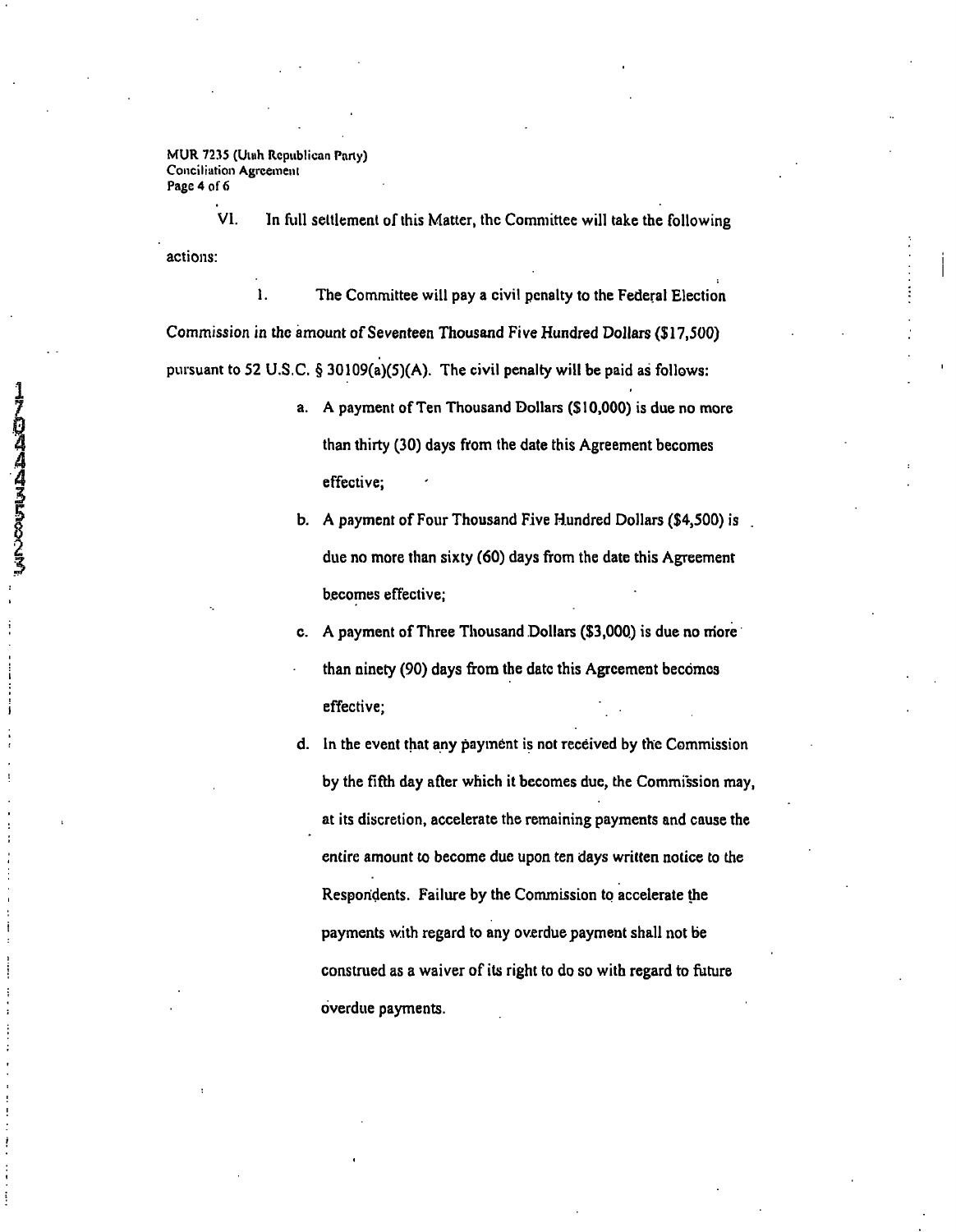MUR 7235 (Ulah Republican Party) Conciliation Agreement Page 5 of 6

**14** 

2. Respondents will amend the relevant disclosure reports to accurately reflect debts and obligations as set forth in the Final Audit Report.

3. Respondents will cease and desist from committing violations of 52 U.S.C. §§ 30116(f), 30118(a). and 30104(b) and 11 C.F.R. § 106.7(d)(1).

VII. The Commission, on'request of anyone filing a complaint under 52 U.S.C. § 30109(a)(1) concerning the matters at issue herein or on its own motion, may review compliance with this agreement. If the Commission believes that this agreement or any requirement thereof has been violated, it may institute a civil action for relief in the United States District Court for the District of Columbia.

VIII. This agreement shall become effective as of the date that all parties hereto have executed the same and the Commission has approved the entire agreement.

IX. Respondents shall have no more than 90 days from the date this agreement becomes effective to comply with and implement the requirements contained in this agreement and to so notify the Commission. The Commission will take no further

action against the Committee in connection with the activity described at Paragraphs IV.9 and IV.10 of this Conciliation Agreement provided that the Committee fully complies with the terms of this Conciliation Agreement.